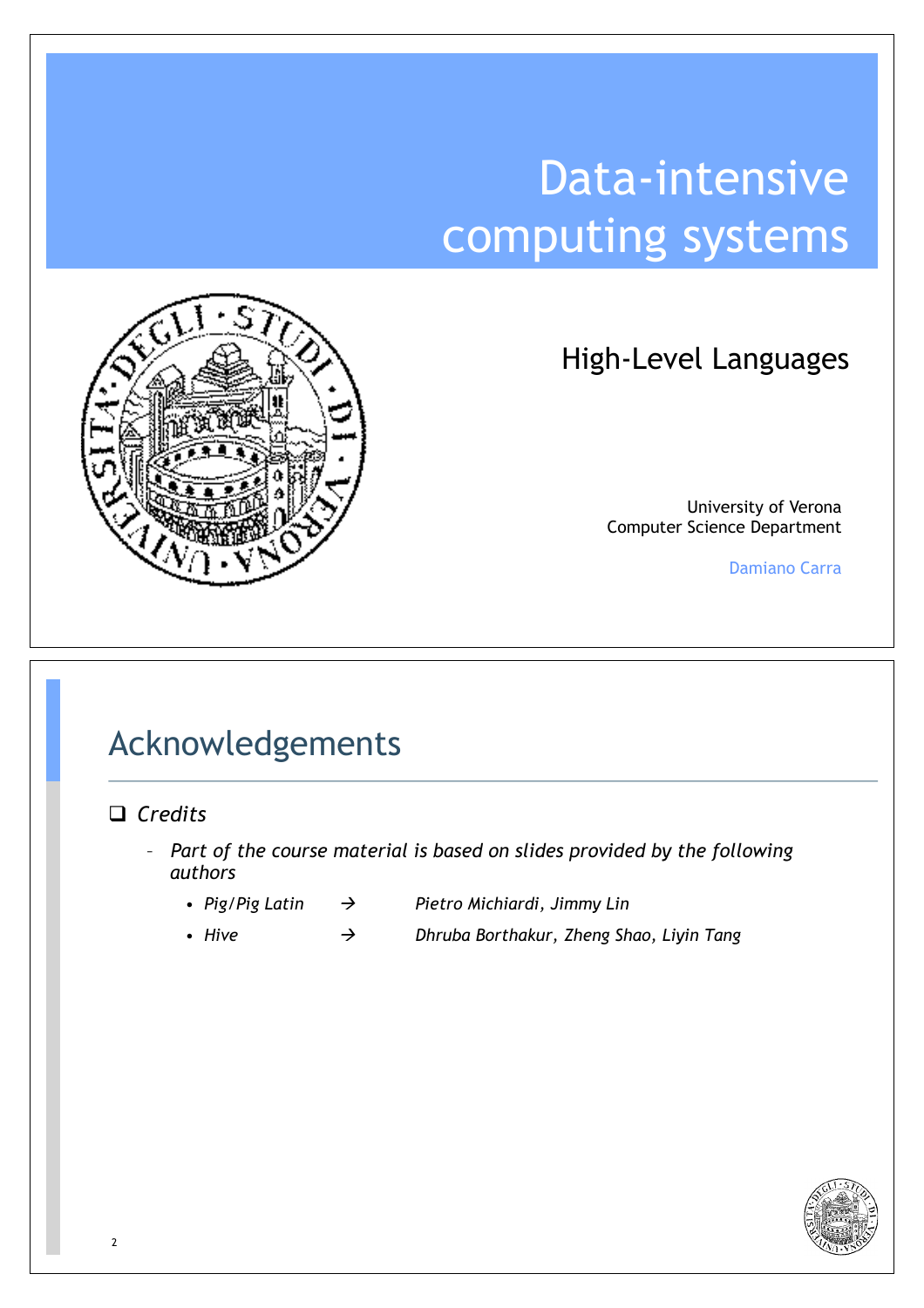## Need for High-Level Languages

 $\Box$  Hadoop is great for large-data processing!

- But writing Java programs for everything is verbose and slow
- Custom code required even for basic operations
	- Projection and Filtering need to be "rewritten" for each job
	- Code is difficult to reuse and maintain
	- Optimizations are difficult due to opacity of Map and Reduce
- Data scientists don't want to write Java

 $\Box$  Solution: develop higher-level data processing languages

- Pig: Pig Latin is a bit like Perl
- Hive: HQL is like SQL



## Pig and Hive

3

 $\Box$  Pig: large-scale data processing system

- Scripts are written in Pig Latin, a dataflow language
- Programmer focuses on data transformations
- Developed by Yahoo!, now open source

 $\Box$  Hive: data warehousing application in Hadoop

- Query language is HQL, variant of SQL
- Tables stored on HDFS with different encodings
- Developed by Facebook, now open source
- $\Box$  Common idea:
	- Provide higher-level language to facilitate large-data processing
	- Higher-level language "compiles down" to Hadoop jobs

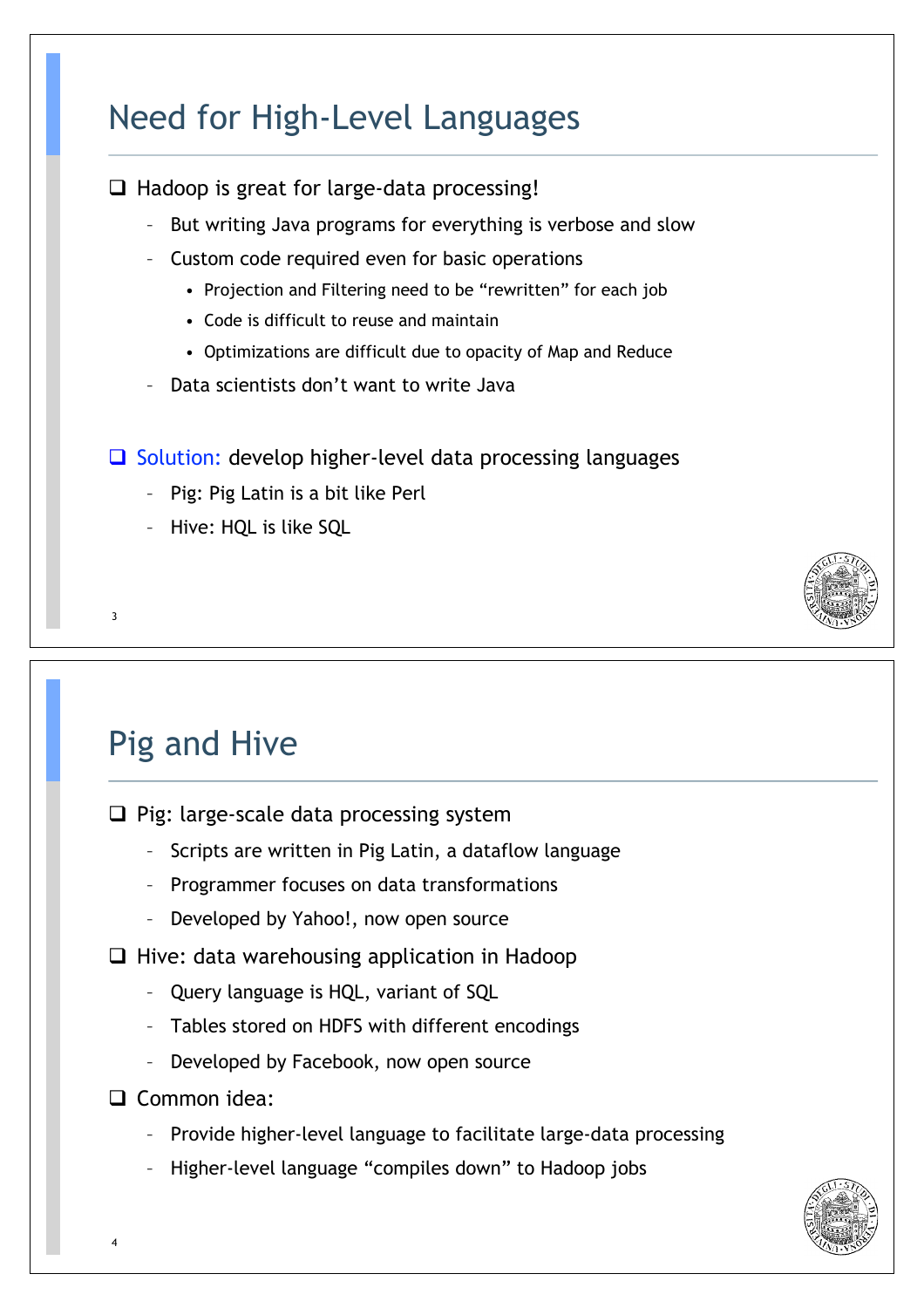## Pig: Introduction and Motivations



#### Use Cases: Rollup aggregates

 $\Box$  Compute aggregates against user activity logs, web crawls, etc.

- Example: compute the frequency of search terms aggregated over days, weeks, month
- Example: compute frequency of search terms aggregated over geographical location, based on IP addresses

#### $\Box$  Requirements

- Successive aggregations
- Joins followed by aggregations
- $\Box$  Pig vs. OLAP systems
	- Datasets are too big
	- Data curation is too costly

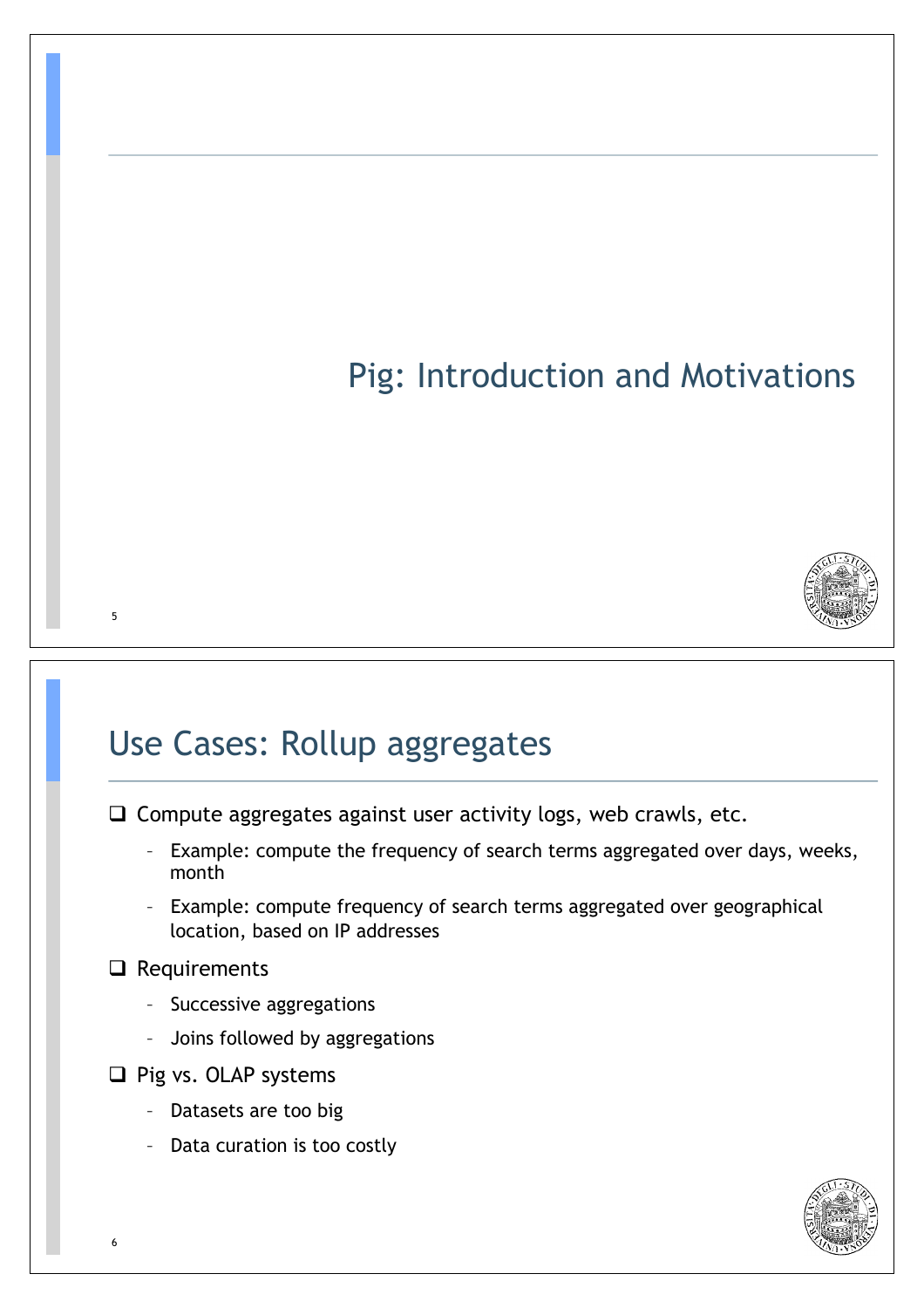## Use Cases: Temporal Analysis

 $\Box$  Study how search query distributions change over time

- Correlation of search queries from two distinct time periods (groups)
- Custom processing of the queries in each correlation group

 $\Box$  Pig supports operators that minimize memory footprint

– Instead, in a RDBMS such operations typically involve JOINS over very large datasets that do not fit in memory and thus become slow



#### Use Cases: Session Analysis

 $\Box$  Study sequences of page views and clicks

 $\Box$  Example of typical aggregates

- Average length of user session
- Number of links clicked by a user before leaving a website
- Click pattern variations in time

 $\Box$  Pig supports advanced data structures, and UDFs

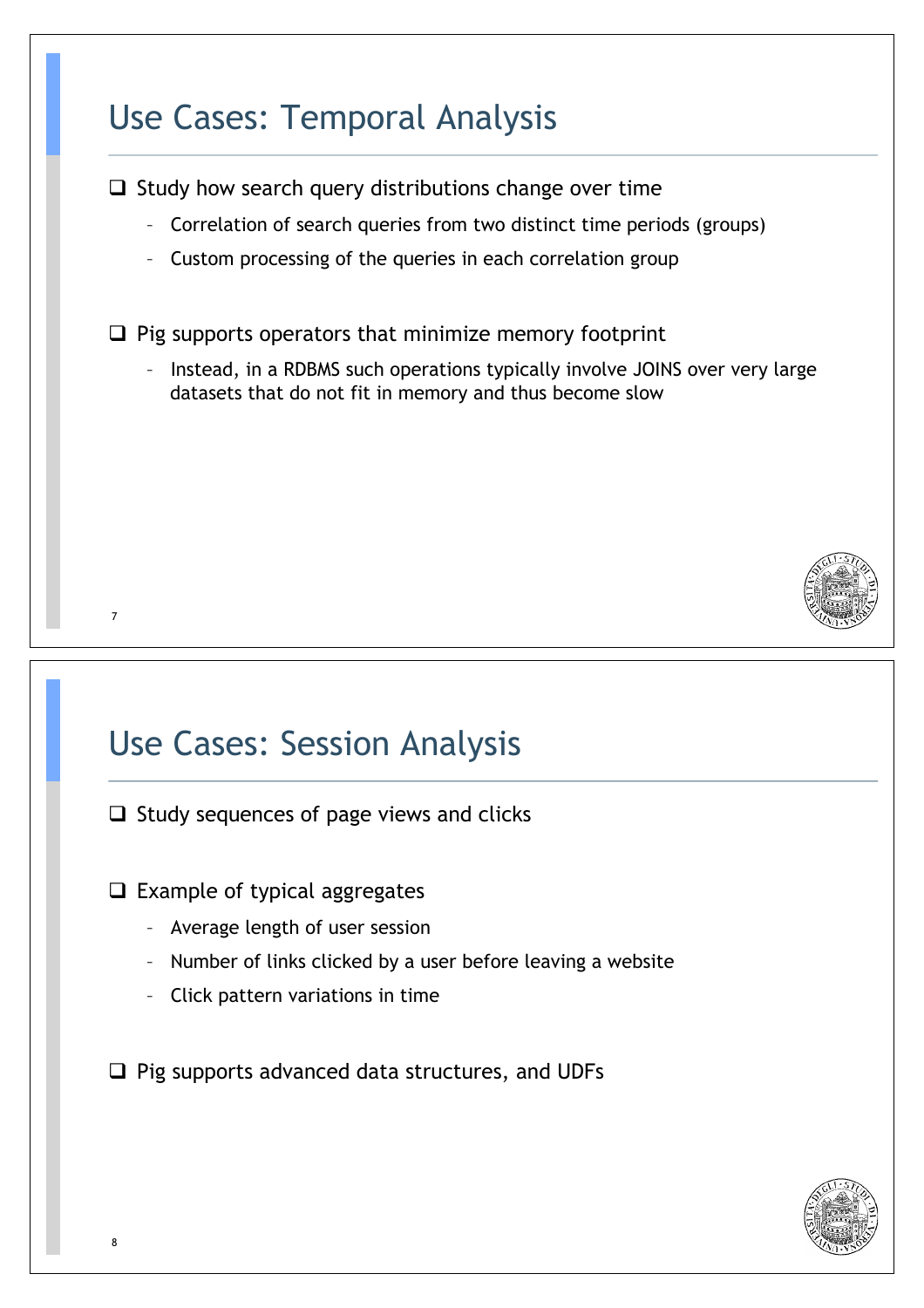#### Pig Latin

 $\Box$  Pig Latin, a high-level programming language developed at Yahoo!

- Combines the best of both declarative and imperative worlds
	- High-level declarative querying in the spirit of SQL
	- Low-level, procedural programming á la MapReduce

#### $\Box$  Pig Latin features

- Multi-valued, nested data structures instead of flat tables
- Powerful data transformations primitives, including joins
- $\Box$  Pig Latin program
	- Made up of a series of operations (or transformations)
	- Each operation is applied to input data and produce output data
	- $\rightarrow$  A Pig Latin program describes a data flow



 $\Box$  Assume we have the following table:

urls: (url, category, pagerank)

Where:

9

- url: is the url of a web page
- category: corresponds to a pre-defined category for the web page
- pagerank: is the numerical value of the pagerank associated to a web page



– Find, for each sufficiently large category, the average page rank of highpagerank urls in that category

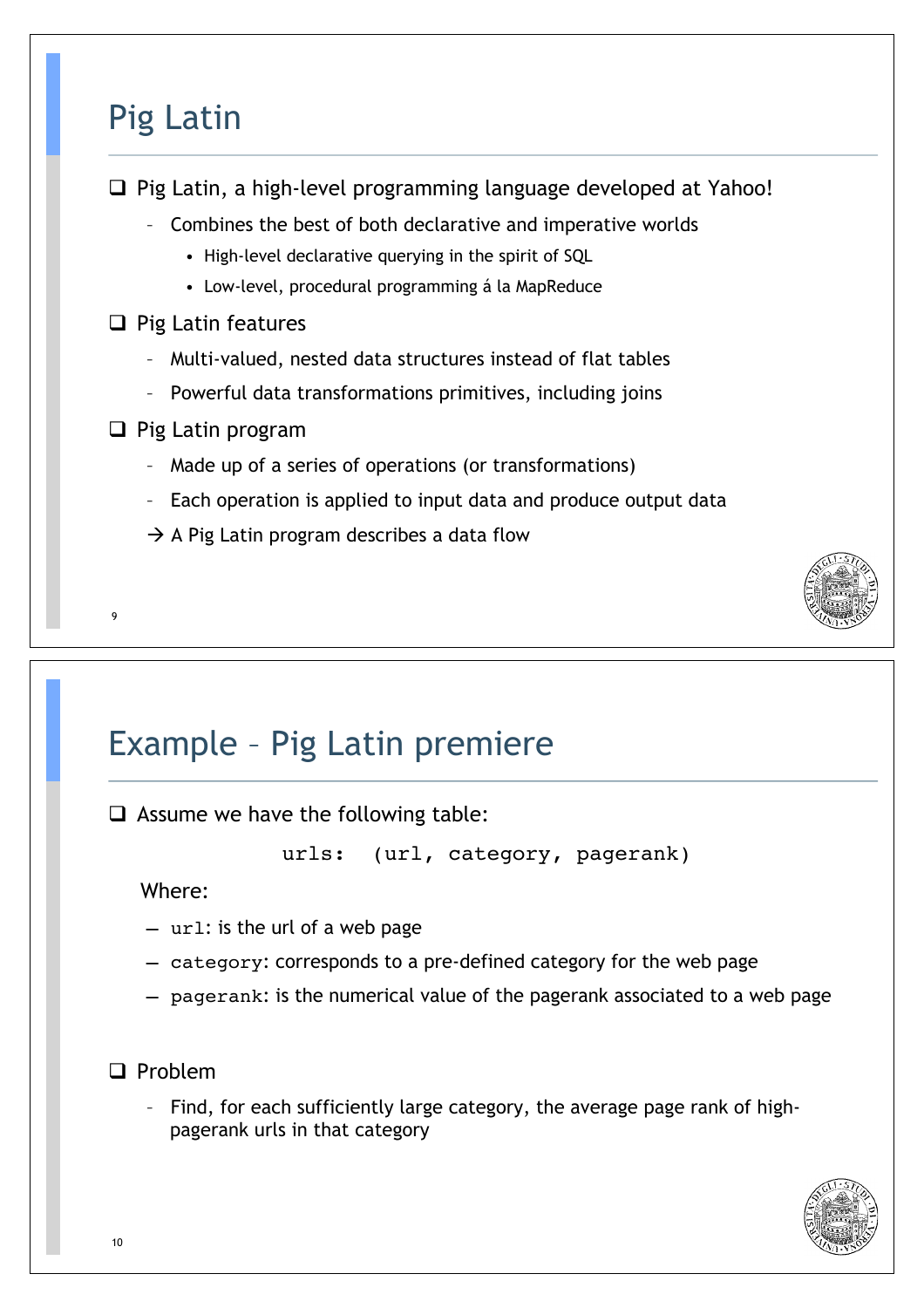#### Example – Solution in SQL

SELECT category, AVG(pagerank) FROM urls GROUP BY category HAVING COUNT(\*) >  $10^6$ WHERE pagerank  $> 0.2$ 



#### Example – Solution in Pig Latin

```
groups = GROUP good_urls BY category;
good groups = FILTER groups BY pagerank > 0.2;
big groups = FILTER good groups BY COUNT(good urls) > 10^6;
output = FOREACH big_groups GENERATE 
      category, AVG(good urls.pagerank);
```
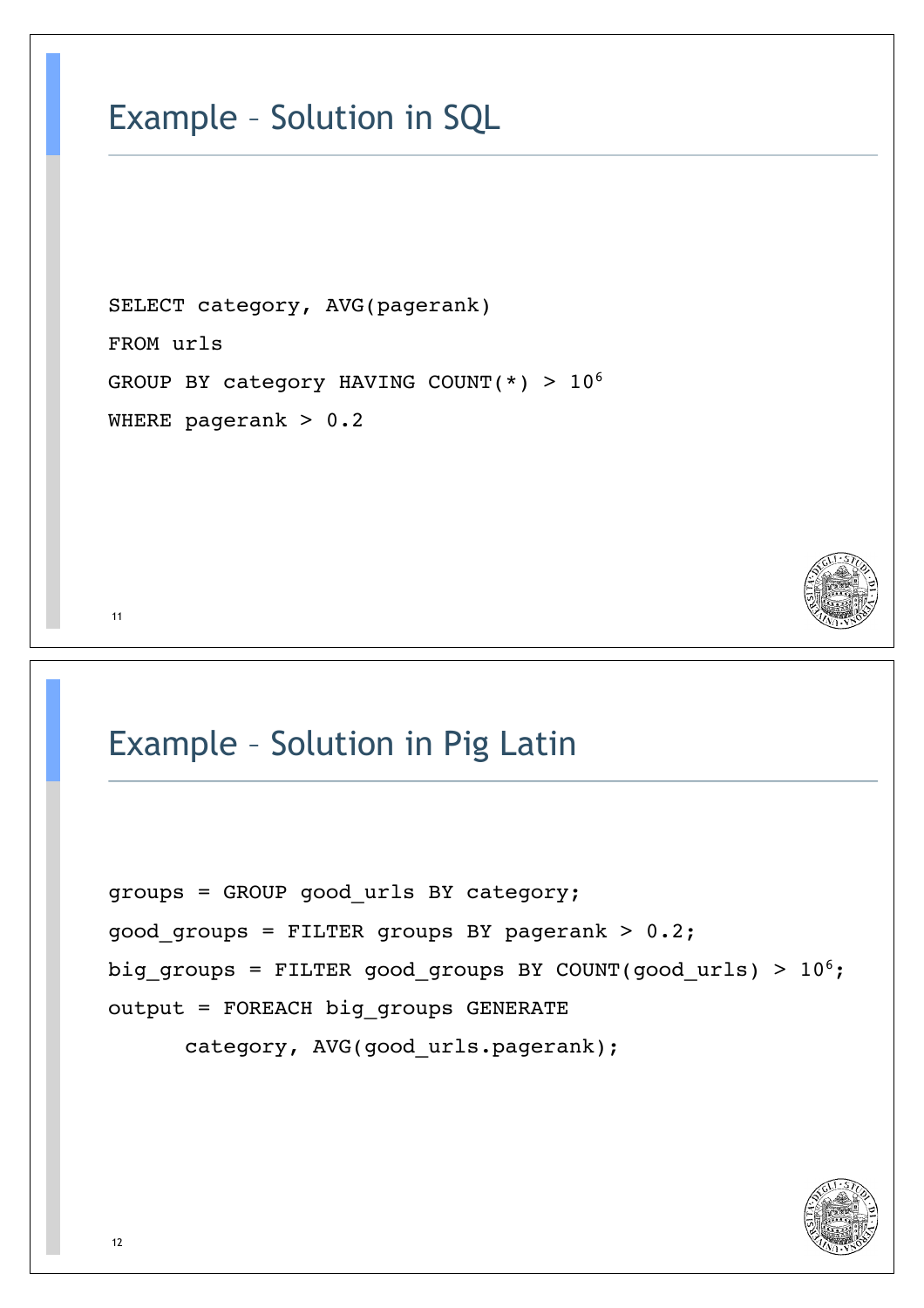## Pig Execution environment

 $\Box$  How do we go from Pig Latin to MapReduce?

- The Pig system is in charge of this
- Complex execution environment that interacts with Hadoop MapReduce
- $\rightarrow$  The programmer focuses on the data and analysis

#### $\Box$  Pig Compiler

- Pig Latin operators are translated into MapReduce code
- NOTE: in some cases, hand-written MapReduce code performs better
- $\Box$  Pig Optimizer
	- Pig Latin data flows undergo an (automatic) optimization phase
	- These optimizations are borrowed from the RDBMS community

13



## Pig Latin

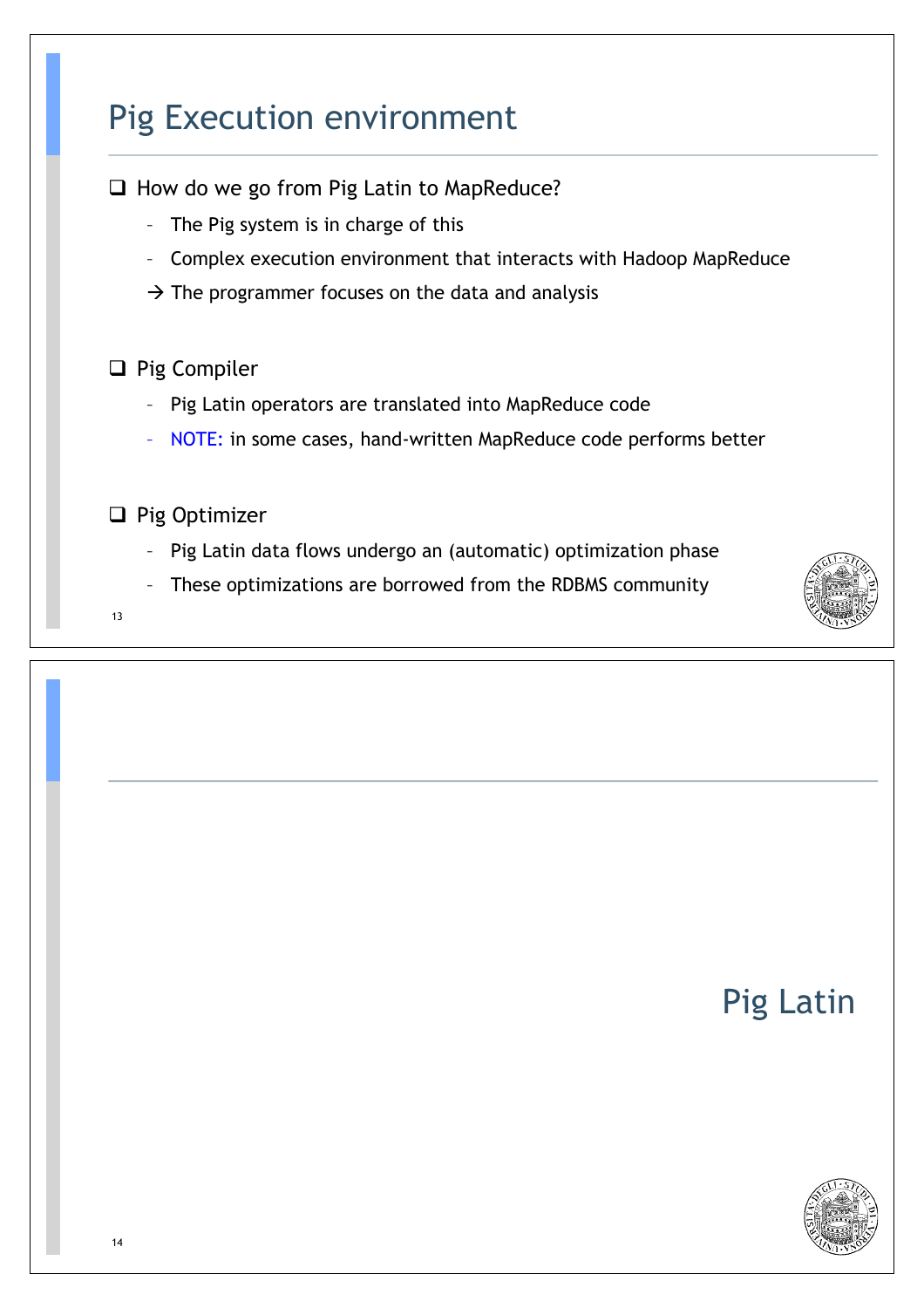#### Introduction

- $\Box$  Not a complete reference to the Pig Latin language: refer to the Pig Latin wiki
	- Here we cover some interesting aspects

 $\Box$  The focus here is on some language primitives

- Optimizations are treated separately
- How they can be implemented is covered later



#### 15

## Data Model

 $\Box$  Supports four types

- Atom: contains a simple atomic value as a string or a number
	- e.g. 'alice'
- Tuple: sequence of fields, each can be of any data type
	- e.g., ('alice', 'lakers')
- Bag: collection of tuples with possible duplicates. Flexible schema, no need to have the same number and type of fields
	- Tuples can be nested

$$
\left.\begin{array}{c} \left(\text{ 'alice'}, \text{ 'lakers'}\right) \\ \left(\text{ 'alice'}, \text{ ('ipod'}, 'apple')\right) \end{array}\right\}
$$

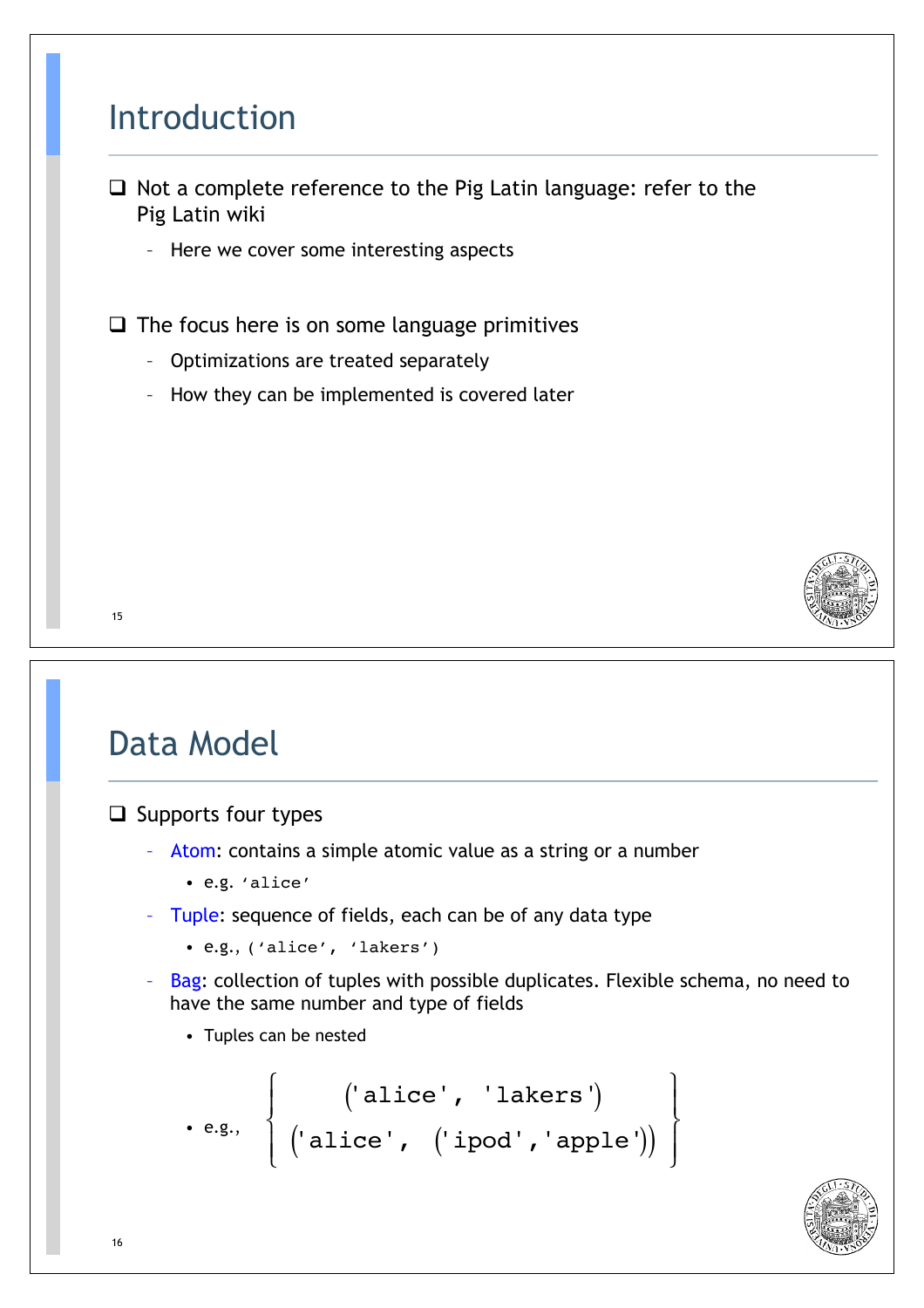## Data Model

#### $\Box$  Supports four types (cont'd)

Map: collection of data items, where each item has an associated key for lookup. The schema, as with bags, is flexible.

,

. . . . .

 $\overline{\phantom{a}}$ 

• NOTE: keys are required to be data atoms, for efficient lookup.

$$
\bullet \text{ e.g., } \begin{bmatrix} & & & \\ & \cdot & \text{fan of'} & \rightarrow & \left\{ \begin{array}{c} (\text{lakers'}) \\ & (\text{ipod'}) \\ & & \cdot & \text{age'} \rightarrow & 20 \end{array} \right\}
$$

- The key 'fan of' is mapped to a bag containing two tuples
- The key 'age' is mapped to an atom
- Maps are useful to model datasets in which schema may be dynamic (over time)



17

#### Structure

 $\Box$  Pig latin programs are a sequence of steps

- Can use an interactive shell (called grunt)
- Can feed them as a "script"

#### □ Comments

- In line: with double hyphens (- -)
- C-style for longer comments  $(7^* \dots *')$



- List of keywords that can't be used as identifiers
- Same old story as for any language

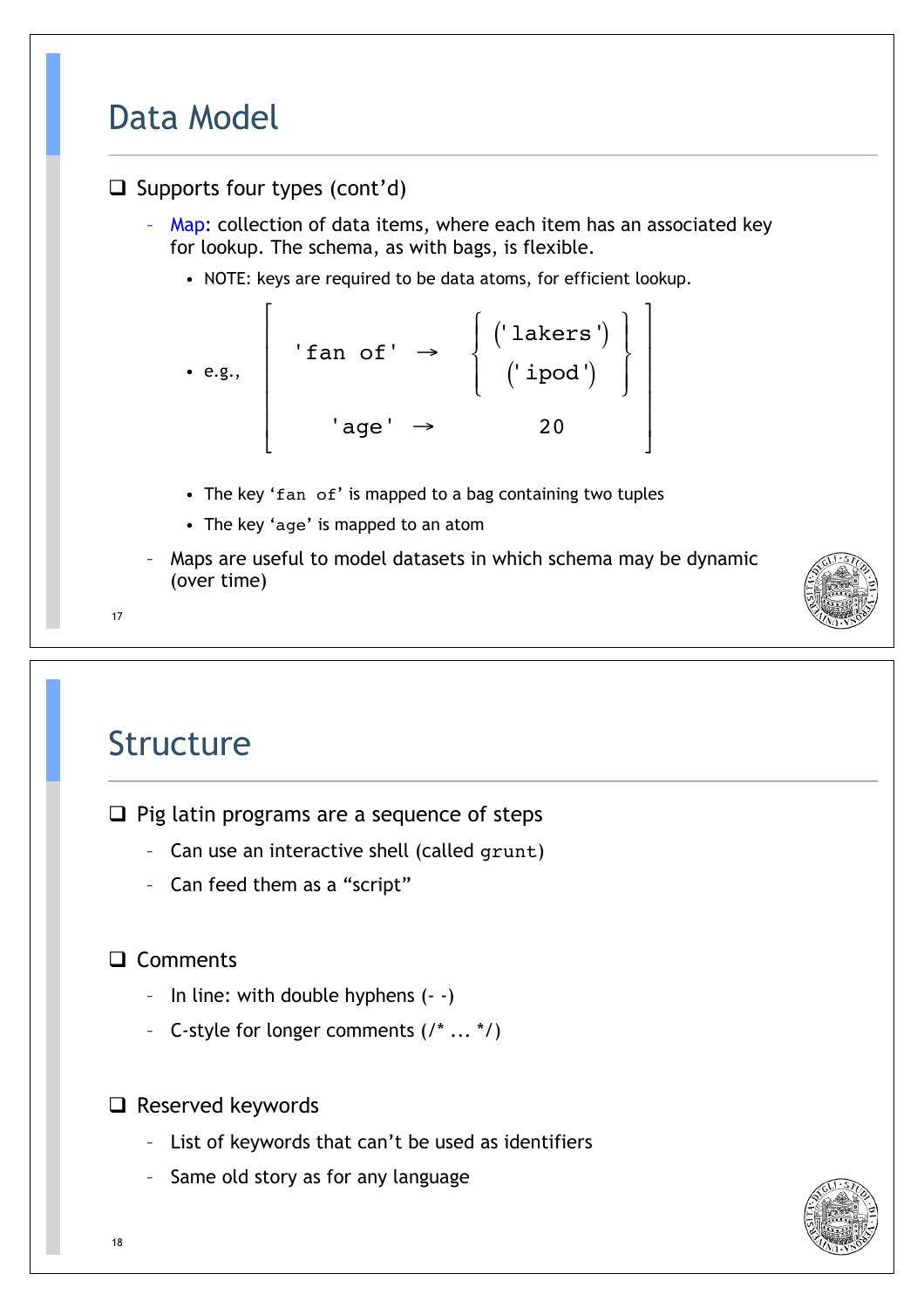#### Expressions

 $\Box$  An expression is something that is evaluated to yield a value

|                            | t = $\begin{pmatrix} 1 & 0 \\ 0 & 1 \end{pmatrix}$ ( $\begin{pmatrix} 1 & 0 \\ 0 & 1 \end{pmatrix}$ , $\begin{pmatrix} 1 & 0 \\ 0 & 1 \end{pmatrix}$ , $\begin{pmatrix} 1 & 0 \\ 0 & 1 \end{pmatrix}$<br>Let fields of tuple $t$ be called $f1$ , $f2$ , $f3$ |                           |
|----------------------------|---------------------------------------------------------------------------------------------------------------------------------------------------------------------------------------------------------------------------------------------------------------|---------------------------|
| <b>Expression Type</b>     | Example                                                                                                                                                                                                                                                       | Value for t               |
| Constant                   | 'bob'                                                                                                                                                                                                                                                         | Independent of t          |
| Field by position          | \$0                                                                                                                                                                                                                                                           | 'alice'                   |
| Field by name              | f3                                                                                                                                                                                                                                                            | $'$ age' $\rightarrow$ 20 |
| Projection                 | $f2.$ \$0                                                                                                                                                                                                                                                     | ('lakers')<br>('iPod')    |
| Map Lookup                 | f3#'age'                                                                                                                                                                                                                                                      | 20                        |
| <b>Function Evaluation</b> | $SUM(f2.\$1)$                                                                                                                                                                                                                                                 | $1 + 2 = 3$               |
| Conditional                | $f3#'age$ '>18?                                                                                                                                                                                                                                               | 'adult'                   |
| Expression                 | 'adult': 'minor'                                                                                                                                                                                                                                              |                           |
| Flattening                 | FLATTEN(f2)                                                                                                                                                                                                                                                   | 'lakers', 1<br>'iPod', 2  |



## Loading and storing data

 $\Box$  The first step in a Pig Latin program is to load data

- What input files are
- How the file contents are to be deserialized
- An input file is assumed to contain a sequence of tuples

 $\Box$  Data loading is done with the LOAD command

```
queries = LOAD 'query_log.txt'
USING myLoad()
AS (userId, queryString, timestamp);
```
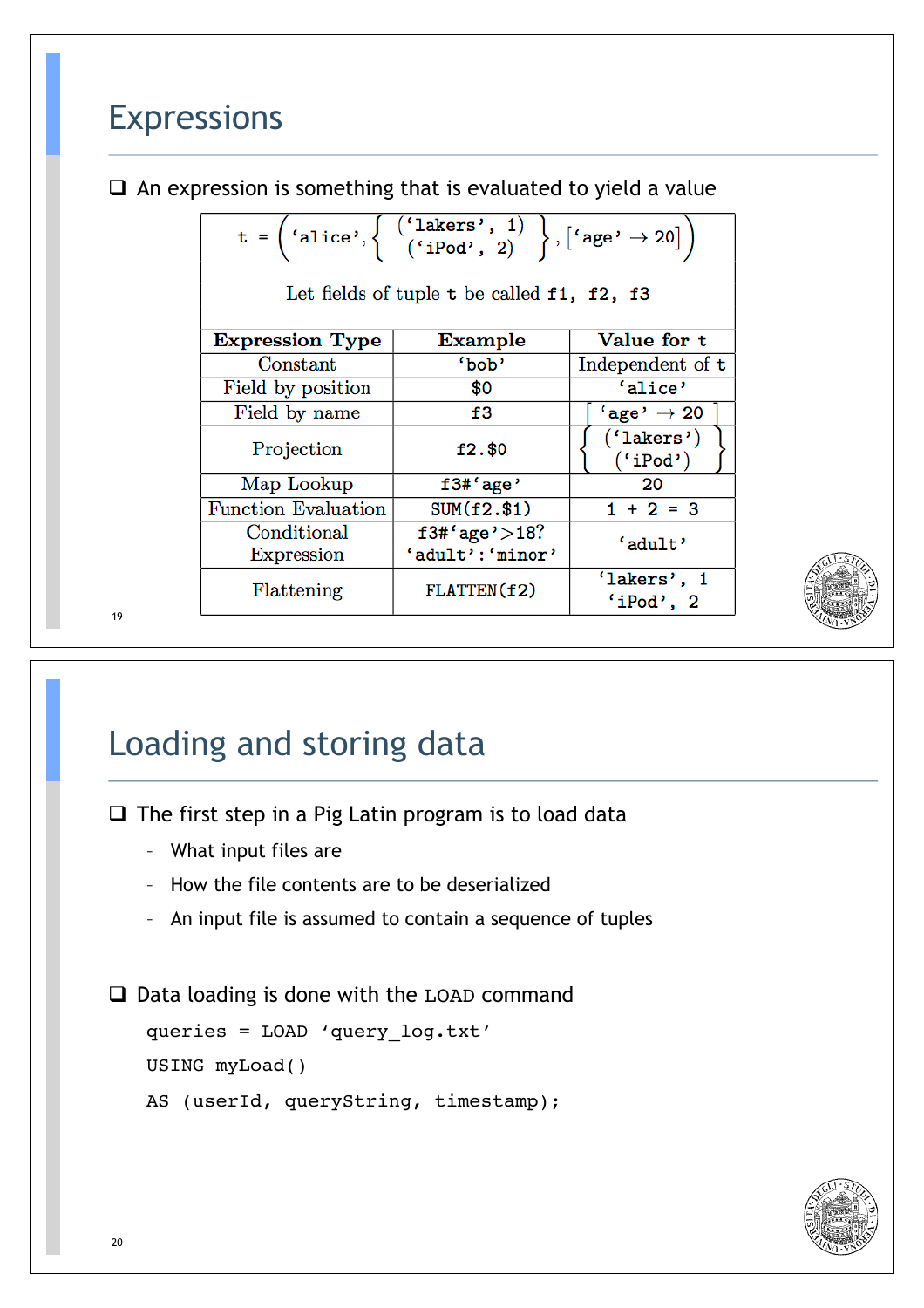## Loading and storing data

 $\Box$  The previous example specifies the following:

- The input file is query log.txt
- The input file should be converted into tuples using the custom myLoad deserializer
- The loaded tuples have three fields, specified by the schema

#### $\Box$  Optional parts

- USING clause is optional: if not specified, the input file is assumed to be plain text, tab-delimited
- AS clause is optional: if not specified, must refer to fields by position instead of by name

#### 21

## Loading and storing data

- $\Box$  Return value of the LOAD command
	- Handle to a bag
	- This can be used by subsequent commands
	- $\rightarrow$  bag handles are only logical
	- $\rightarrow$  no file is actually read!

 $\Box$  The command to write output to disk is STORE

– It has similar semantics to the LOAD command

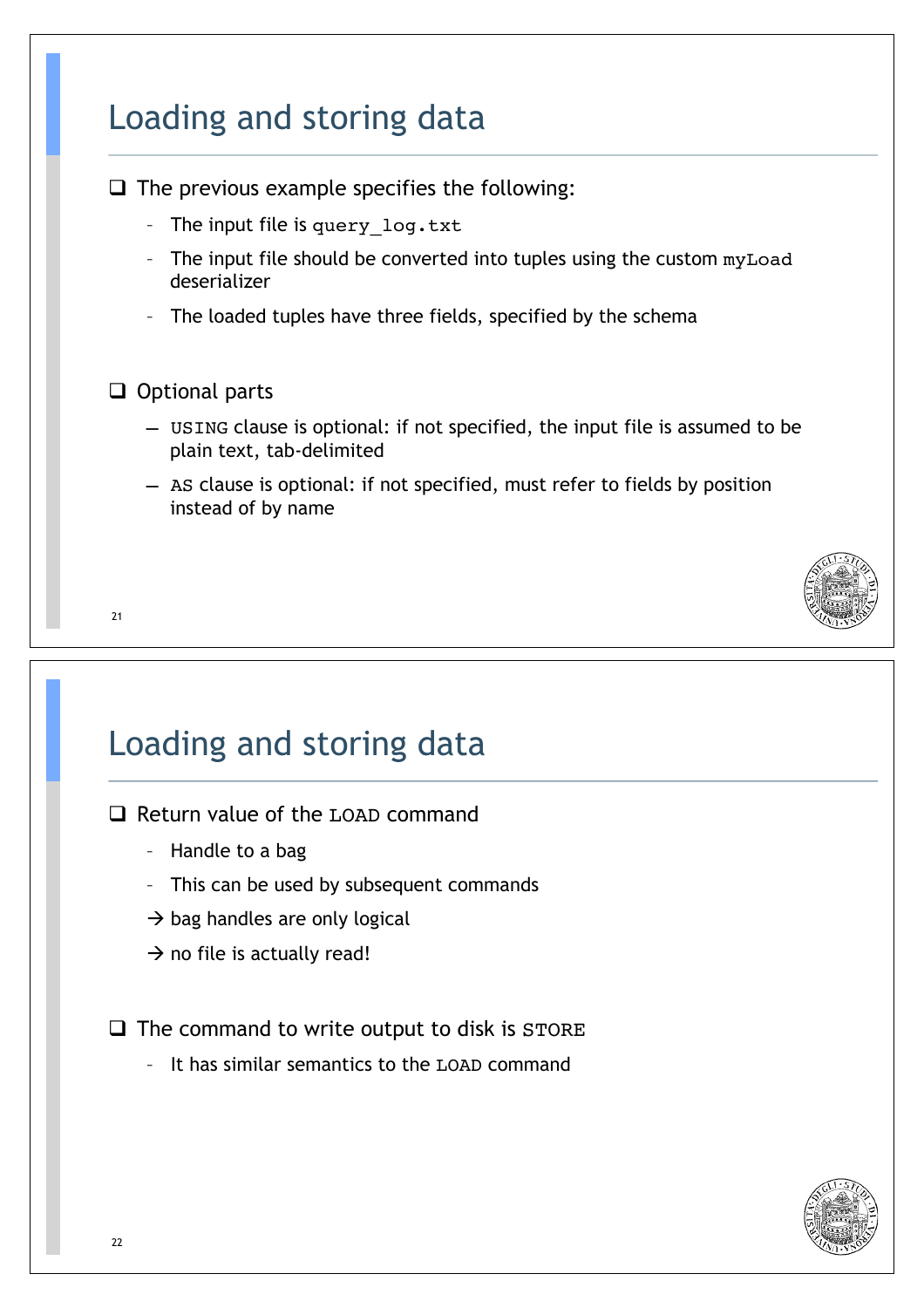|                          | $\Box$ Once you have some data loaded into a relation, the next step is to<br>filter it                           |  |
|--------------------------|-------------------------------------------------------------------------------------------------------------------|--|
| $\overline{\phantom{a}}$ | This is done, e.g., to remove unwanted data                                                                       |  |
| $\overline{\phantom{a}}$ | HINT: By filtering early in the processing pipeline, you minimize the<br>amount of data flowing trough the system |  |
|                          | $\Box$ A basic operation is to apply some processing over every tuple of a<br>data set                            |  |
| $\overline{\phantom{a}}$ | This is achieved with the FOREACH command                                                                         |  |

#### Per-tuple processing: Filtering data

 $\Box$  Comments on the previous example:

- Each tuple of the bag queries should be processed independently
- The second field of the output is the result of a UDF
- $\Box$  Semantics of the FOREACH command
	- There can be no dependence between the processing of different input tuples
	- $\rightarrow$  This allows for an efficient parallel implementation
- $\Box$  Semantics of the GENERATE clause
	- Followed by a list of expressions
	- Also flattering is allowed
		- This is done to eliminate nesting in data
		- $\rightarrow$  Allows to make output data independent for further parallel processing
		- $\rightarrow$  Useful to store data on disk

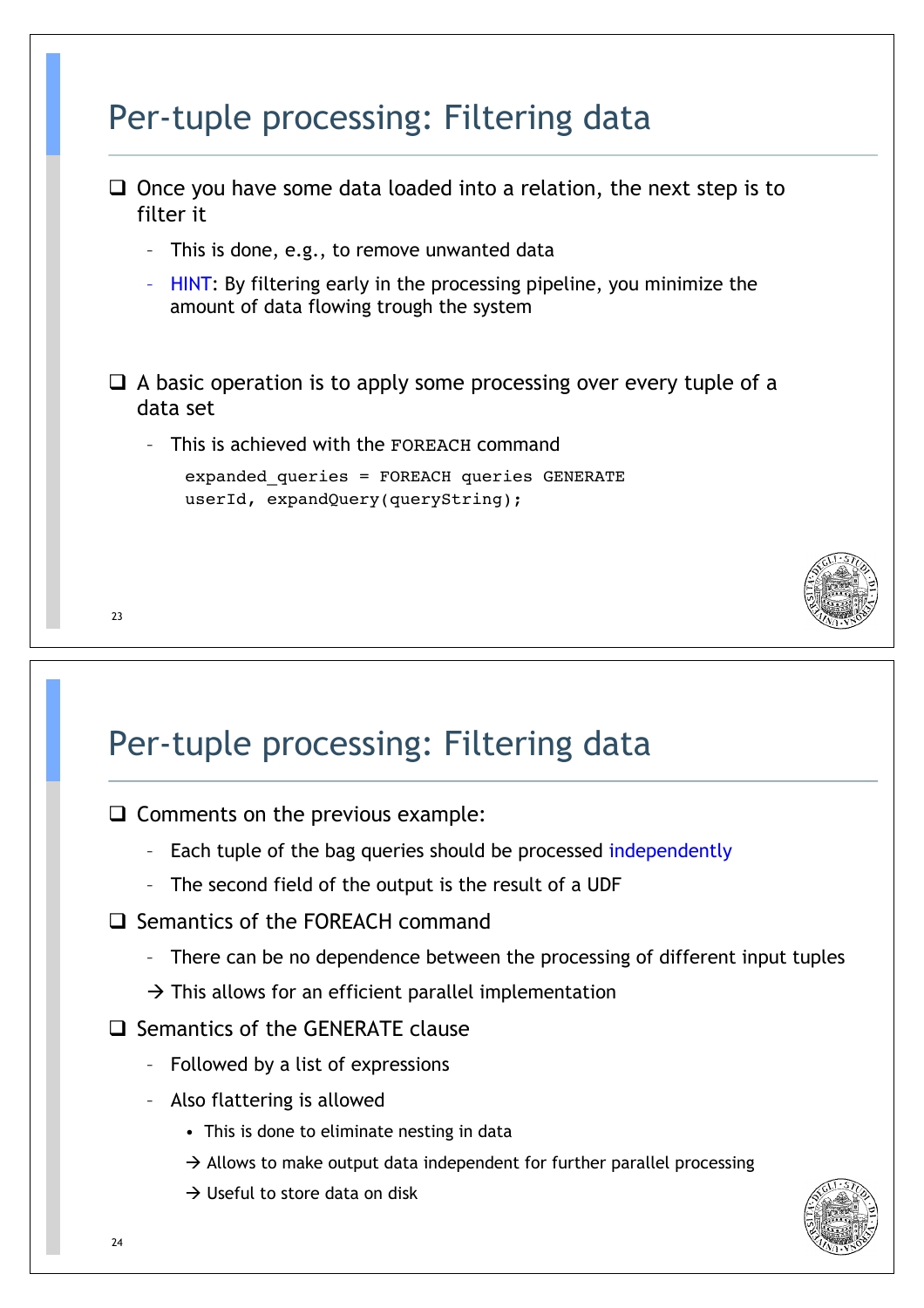## Per-tuple processing: Discarding unwanted data

 $\Box$  A common operation is to retain a portion of the input data

– This is done with the FILTER command

```
real queries = FILTER queries BY userId neq 'bot';
```
 $\Box$  Filtering conditions involve a combination of expressions

- Comparison operators
- Logical connectors
- UDF



#### 25

#### Per-tuple processing: Streaming data

- $\Box$  The STREAM operator allows transforming data in a relation using an external program or script
	- This is possible because Hadoop MapReduce supports "streaming"
	- Example:

```
C = STREAM A THROUGH 'cut -f 2';
```
which use the Unix cut command to extract the second filed of each tuple in A

 $\Box$  The STREAM operator uses PigStorage to serialize and deserialize relations to and from stdin/stdout

- Can also provide a custom serializer/deserializer
- Works well with python

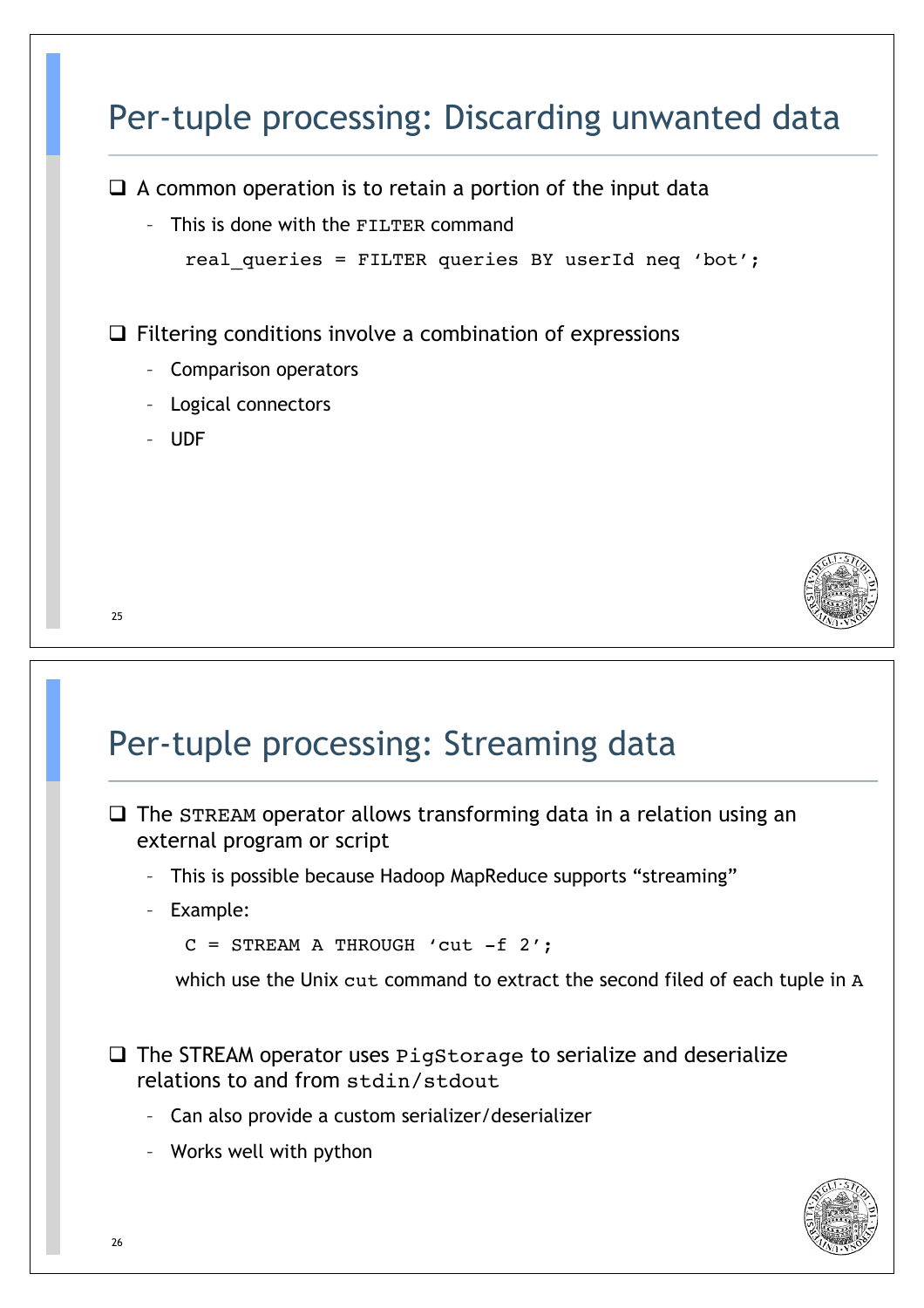## Getting related data together

```
 27 
\Box It is often necessary to group together tuples from one or more data sets
    – GROUP command 
\Box Example: Assume we have loaded two relations
        results: (queryString, url, position)
        revenue: (queryString, adSlot, amount)
    – results contains, for different query strings, the urls shown as search results, and the 
      positions at which they where shown 
    – revenue contains, for different query strings, and different advertisement slots, the 
      average amount of revenue 
\Box To find the total revenue for each query string, we can
        grouped_revenue = GROUP revenue BY queryString; 
        query_revenue = FOREACH grouped_revenue GENERATE 
        queryString, SUM(revenue.amount) AS totalRevenue;
```

```
JOIN in Pig Latin
```
- $\Box$  In many cases, the typical operation on two or more datasets amounts to a join
	- IMPORTANT NOTE: large datasets that are suitable to be analyzed with Pig (and MapReduce) are generally not normalized
	- $\rightarrow$  JOINs are used more infrequently in Pig Latin than they are in SQL

 $\Box$  The syntax of a JOIN

```
join result = JOIN results BY queryString,
revenue BY queryString;
```
– This is a classic join, where each match between the two relations corresponds to a row in the join result

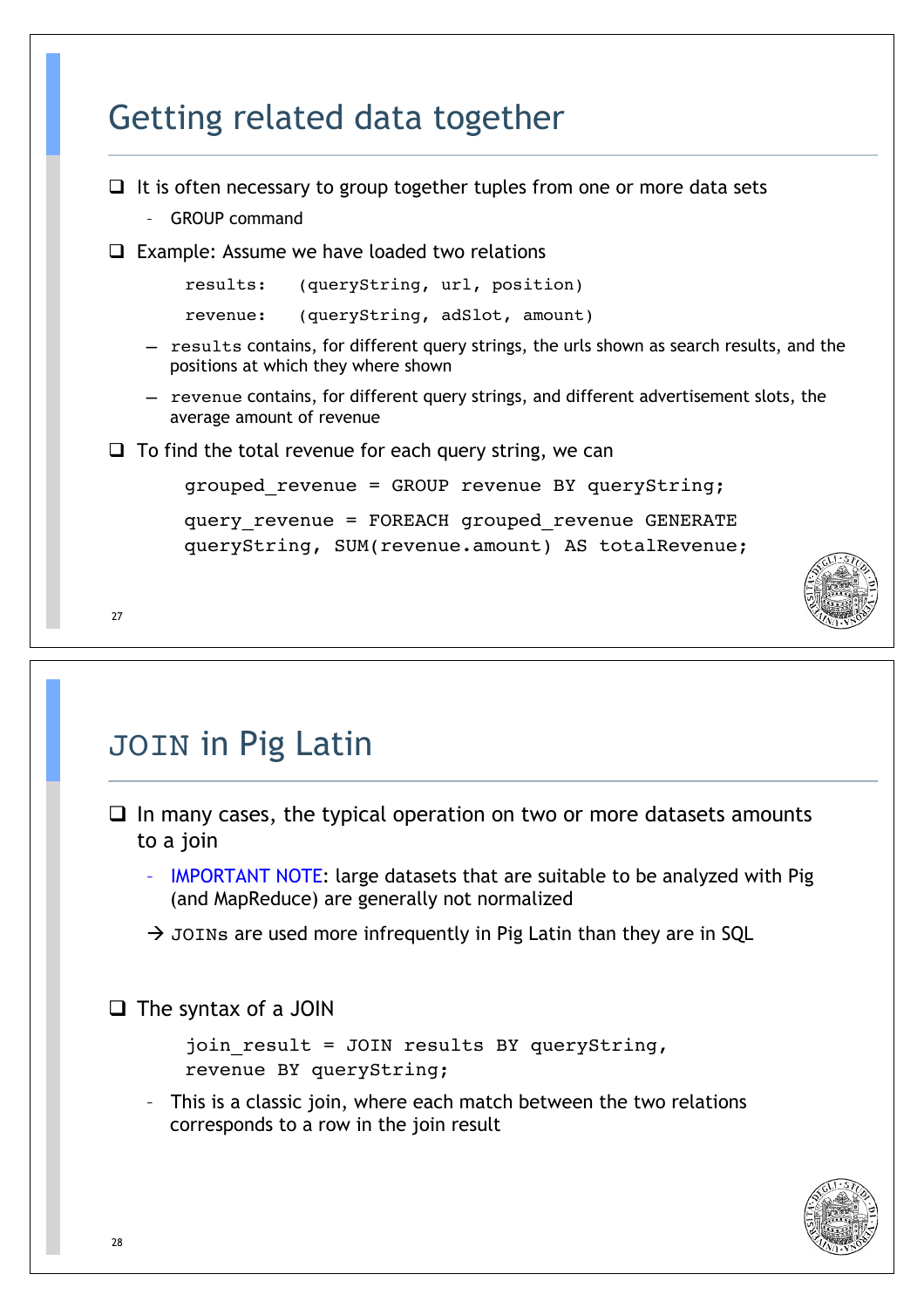## MapReduce in Pig Latin

```
\Box It is trivial to express MapReduce programs in Pig Latin
      – This is achieved using GROUP and FOREACH statements 
    – A map function operates on one input tuple at a time and outputs a bag of key-
      value pairs 
    – The reduce function operates on all values for a key at a time to produce the 
      final result 
\Box Example
       map result = FOREACH input GENERATE
        FLATTEN(map(*));key groups = GROUP map results BY $0;output = FOREACH key_groups GENERATE reduce(*);
      where map() and reduce() are UDF
```

```
 29
```
## Validation and nulls

- $\Box$  Pig does not have the same power to enforce constraints on schema at load time as a RDBMS
	- If a value cannot be cast to a type declared in the schema, then it will be set to a null value
	- This also happens for corrupt files

 $\Box$  A useful technique to partition input data to discern good and bad records

– Use the SPLIT operator

SPLIT records INTO good records IF temperature is not null, bad records IF temperature is NULL;

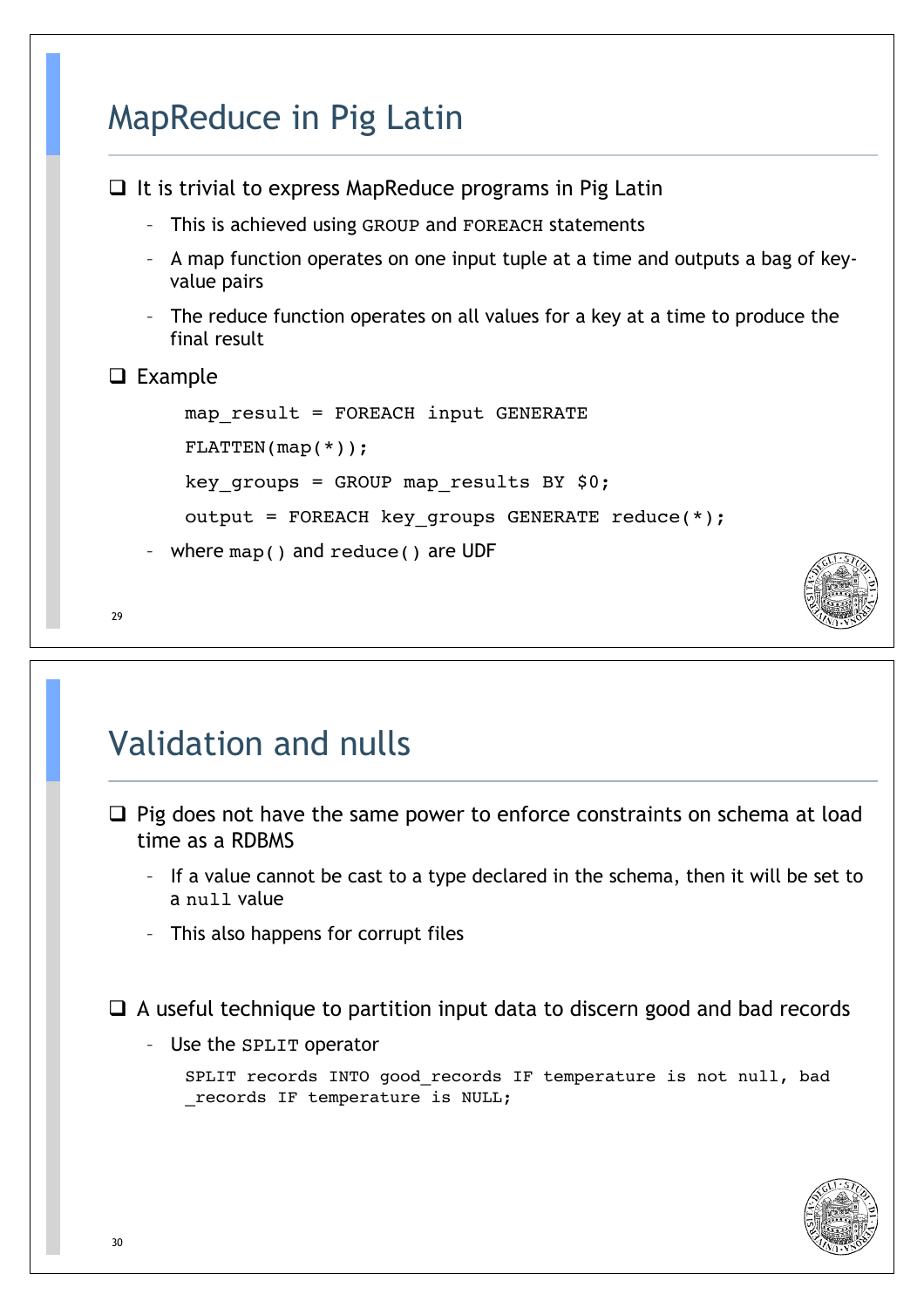#### Statements

 $\Box$  As a Pig Latin program is executed, each statement is parsed

- The interpreter builds a logical plan for every relational operation
- The logical plan of each statement is added to that of the program so far
- Then the interpreter moves on to the next statement

 $\Box$  IMPORTANT: No data processing takes place during construction of logical plan

- When the interpreter sees the first line of a program, it confirms that it is syntactically and semantically correct
- Then it adds it to the logical plan
- It does not even check the existence of files, for data load operations



#### 31

#### Statements

 $\rightarrow$  It makes no sense to start any processing until the whole flow is defined

– Indeed, there are several optimizations that could make a program more efficient (e.g., by avoiding to operate on some data that later on is going to be filtered)

 $\Box$  The trigger for Pig to start execution are the DUMP and STORE statements

It is only at this point that the logical plan is compiled into a physical plan

 $\Box$  How the physical plan is built

- Pig prepares a series of MapReduce jobs
	- In Local mode, these are run locally on the JVM
	- In MapReduce mode, the jobs are sent to the Hadoop Cluster
- IMPORTANT: The command EXPLAIN can be used to show the MapReduce plan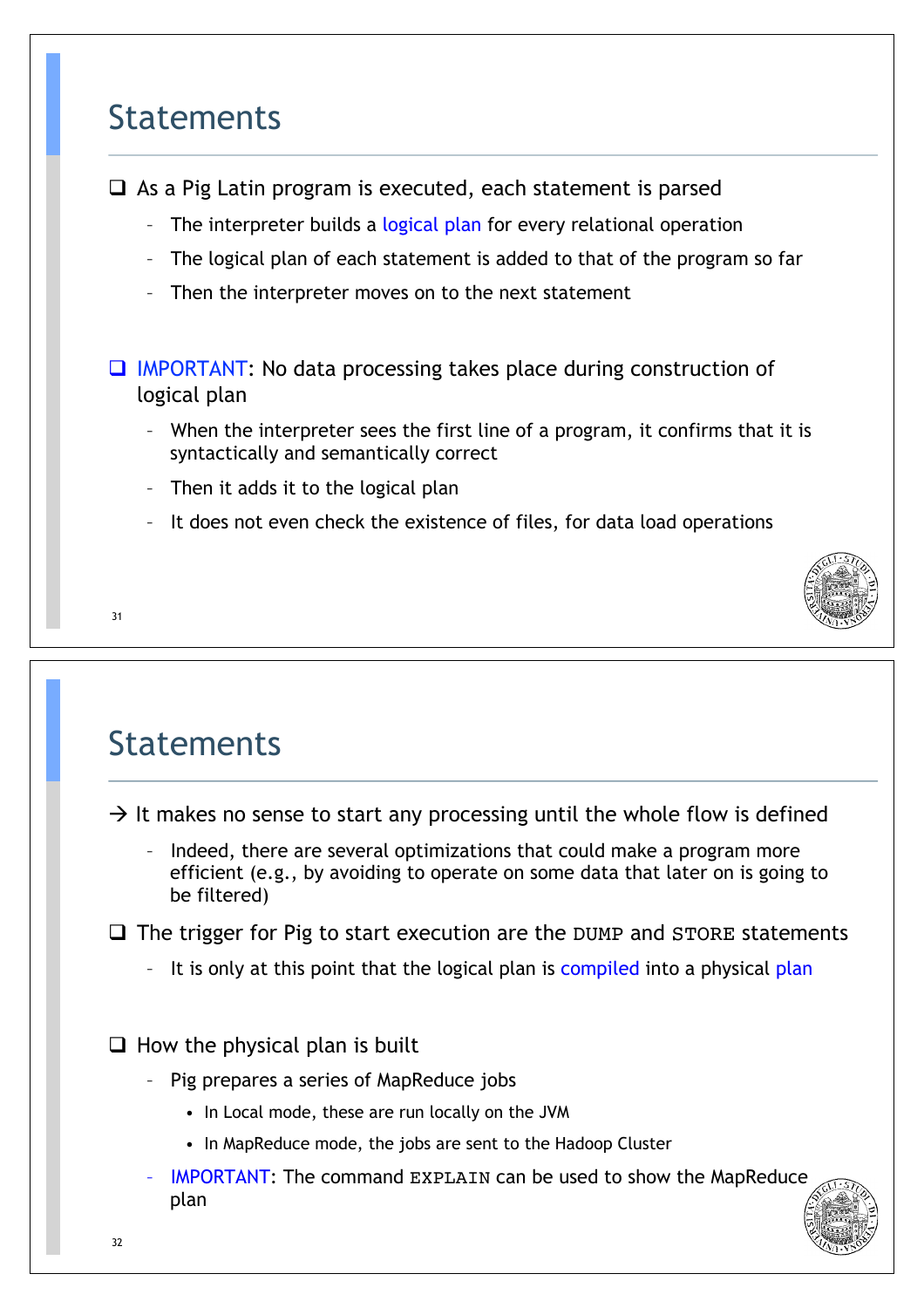

## Statements: Multi-query execution (cont'd)

 $\Box$  In the example, relations B and C are both derived from A

- Naively, this means that at the first STORE operator the input should be read
- Then, at the second STORE operator, the input should be read again

 $\Box$  Pig will run this as a single MapReduce job

- Relation A is going to be read only once
- Then, each relation B and C will be written to the output
- $\Box$  If we use DUMP instead of STORE, Pig is forced to run two different MapReduce jobs

– Waste of resources

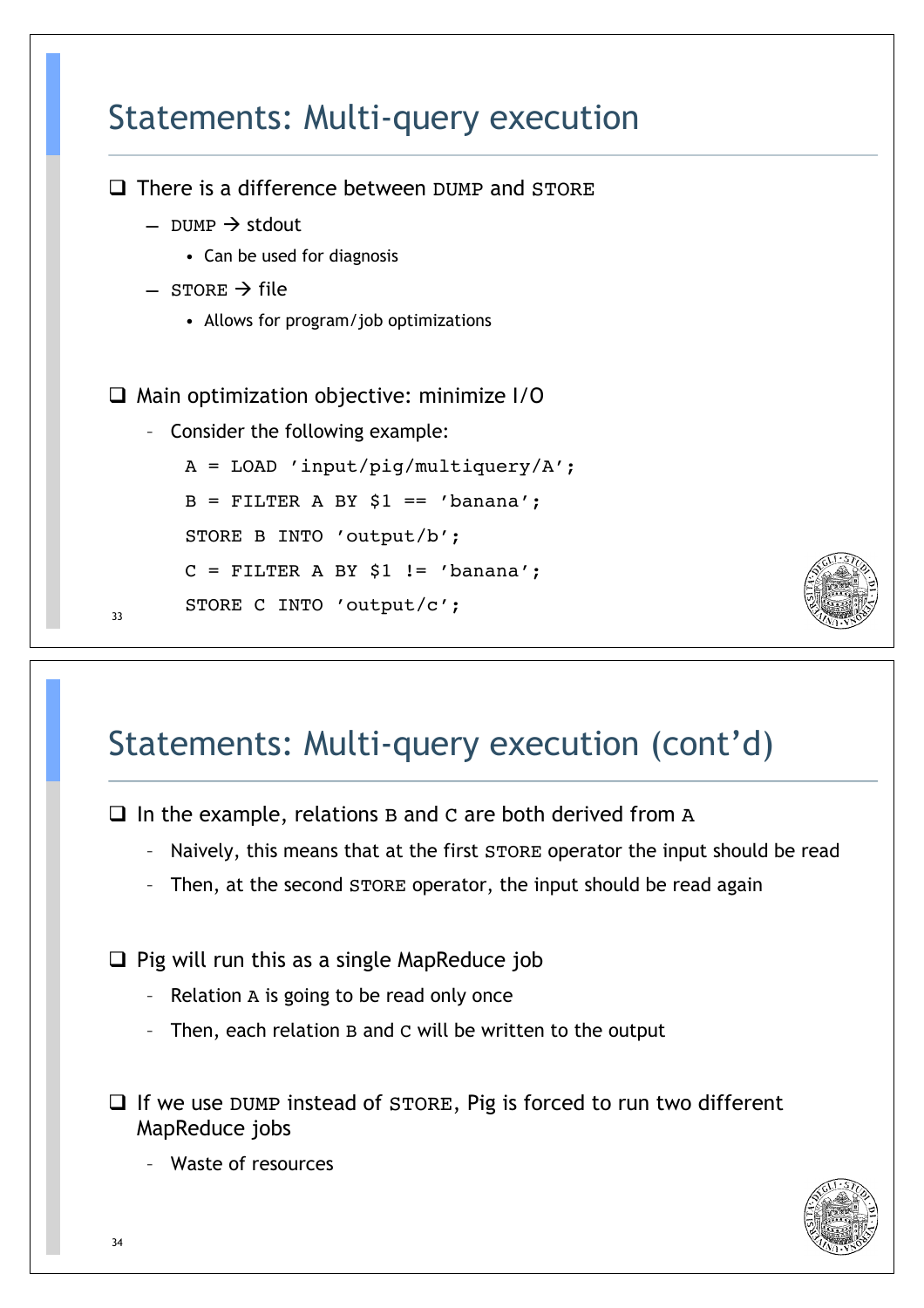#### Hadoop Hive

– Quick overview –



#### 35

## Motivation

#### $\Box$  Limitation of MR

- Have to use M/R model
- Not Reusable
- Error prone
- For complex jobs:
	- Multiple stage of Map/Reduce functions
	- Just like ask developers to specify physical execution plan in the database



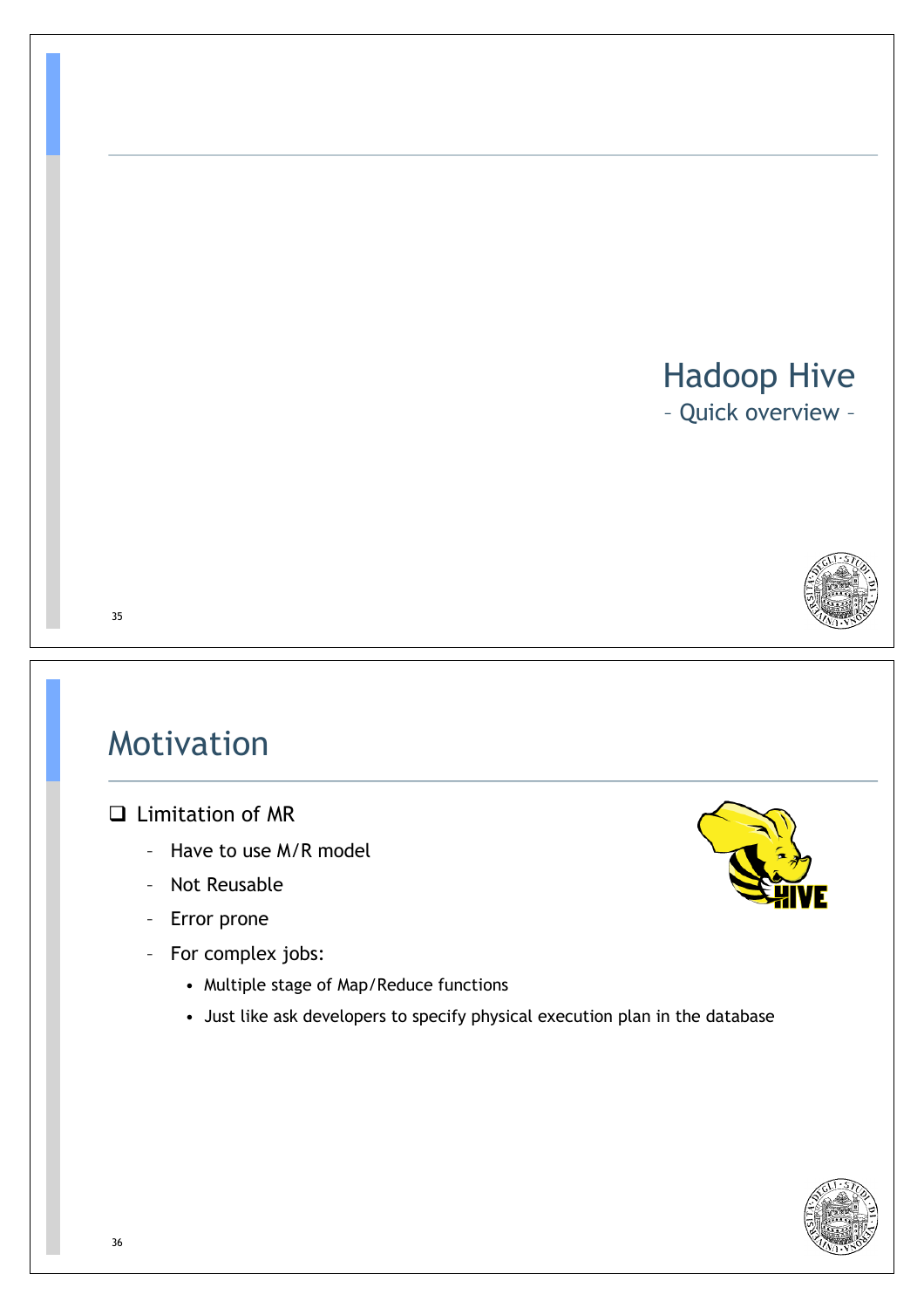#### **Overview**

#### $\Box$  Intuitive

- Make the unstructured data looks like tables regardless how it really lay out
- SQL based query can be directly against these tables
- Generate specific execution plan for this query

#### $\Box$  What's Hive

- A data warehousing system to store structured data on Hadoop file system
- Provide an easy query these data by execution Hadoop MapReduce plans



## Hive Components

□ Shell Interface: Like the MySQL shell

**Q** Driver:

- Session handles, fetch, execution
- □ Complier:
	- Parse, plan, optimize

#### □ Execution Engine:

- DAG stage
- Run map or reduce

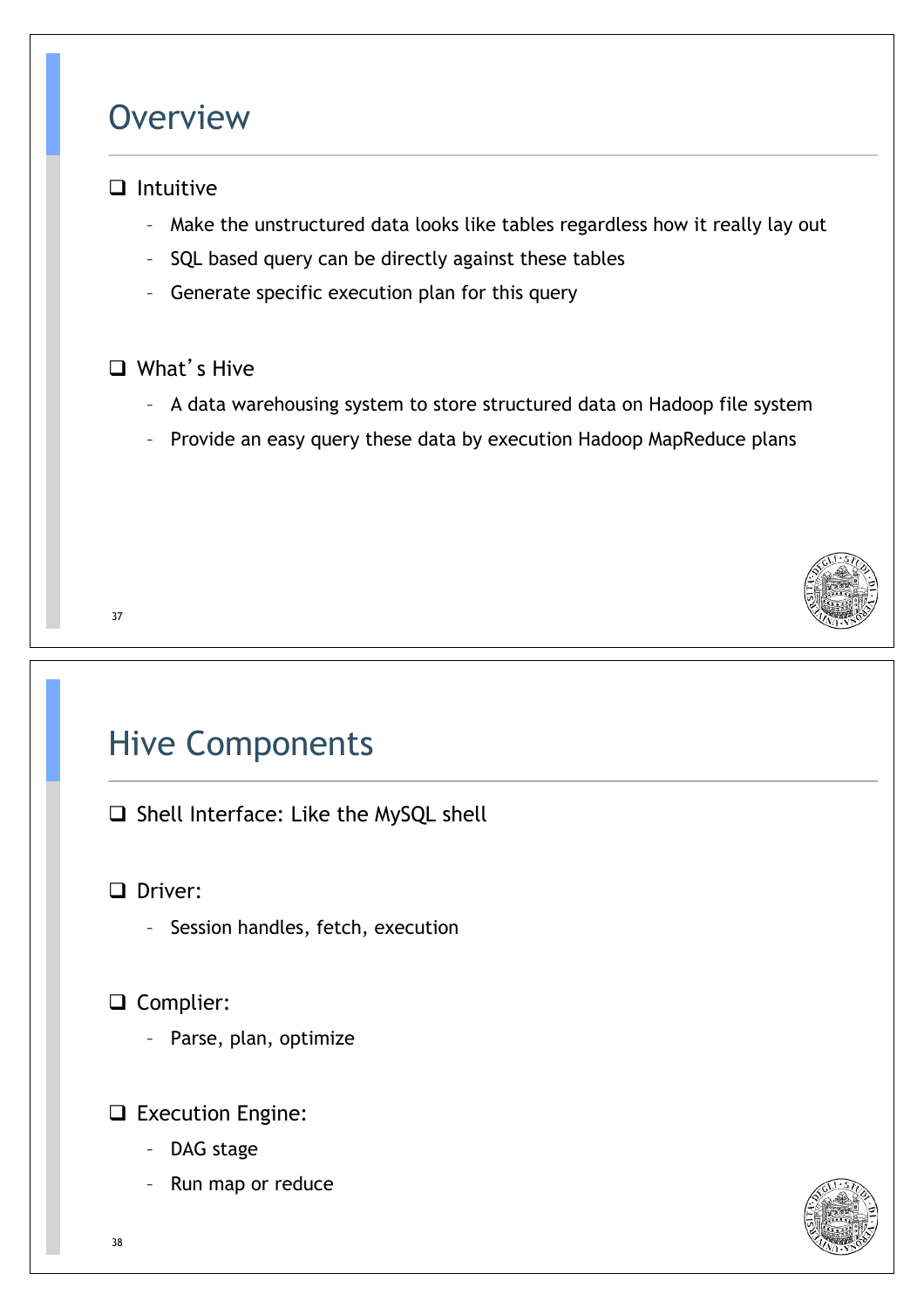

## Data Model

#### $\Box$  Tables

- Basic type columns (int, float, boolean)
- Complex type: List / Map ( associative array)
- $\Box$  Partitions
- $\Box$  Buckets

```
\Box Example
   CREATE TABLE sales(
       id INT, 
       items ARRAY<STRUCT<id:INT,name:STRING>>
   )PARITIONED BY (ds STRING)
   CLUSTERED BY (id) INTO 32 BUCKETS;
   SELECT id FROM sales TABLESAMPLE (BUCKET 1 OUT OF 32)
```
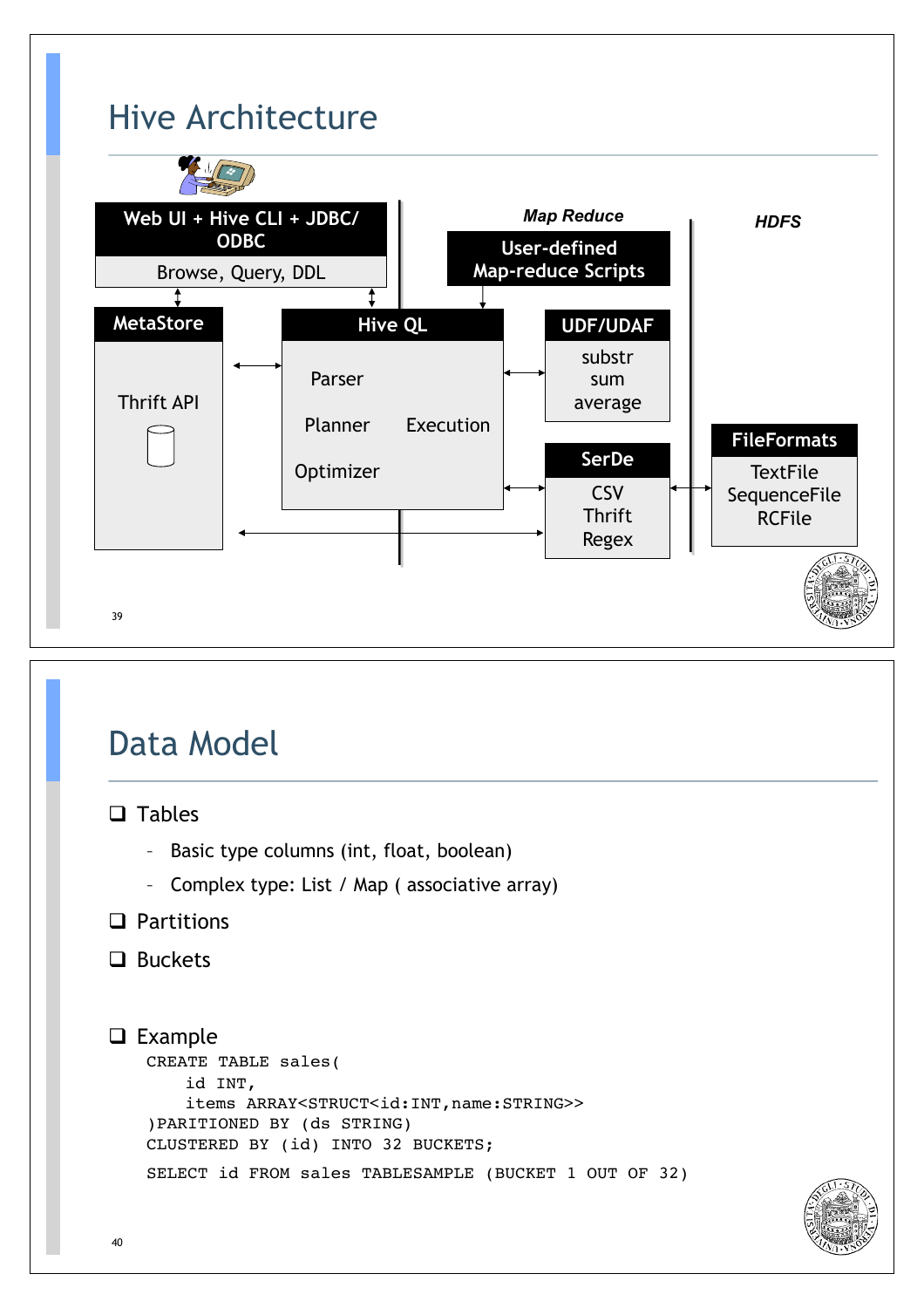#### Pros and Cons

#### $\Box$  Pros

- A easy way to process large scale data
- Support SQL-based queries
- Provide more user defined interfaces to extend
- Programmability
- Efficient execution plans for performance
- Interoperability with other database tools
- $\Box$  Cons
	- No easy way to append data
	- Files in HDFS are immutable

41

## Application

- $\Box$  Log processing
	- Daily Report
	- User Activity Measurement
- $\Box$  Data/Text mining
	- Machine learning (Training Data)
- $\Box$  Business intelligence
	- Advertising Delivery
	- Spam Detection